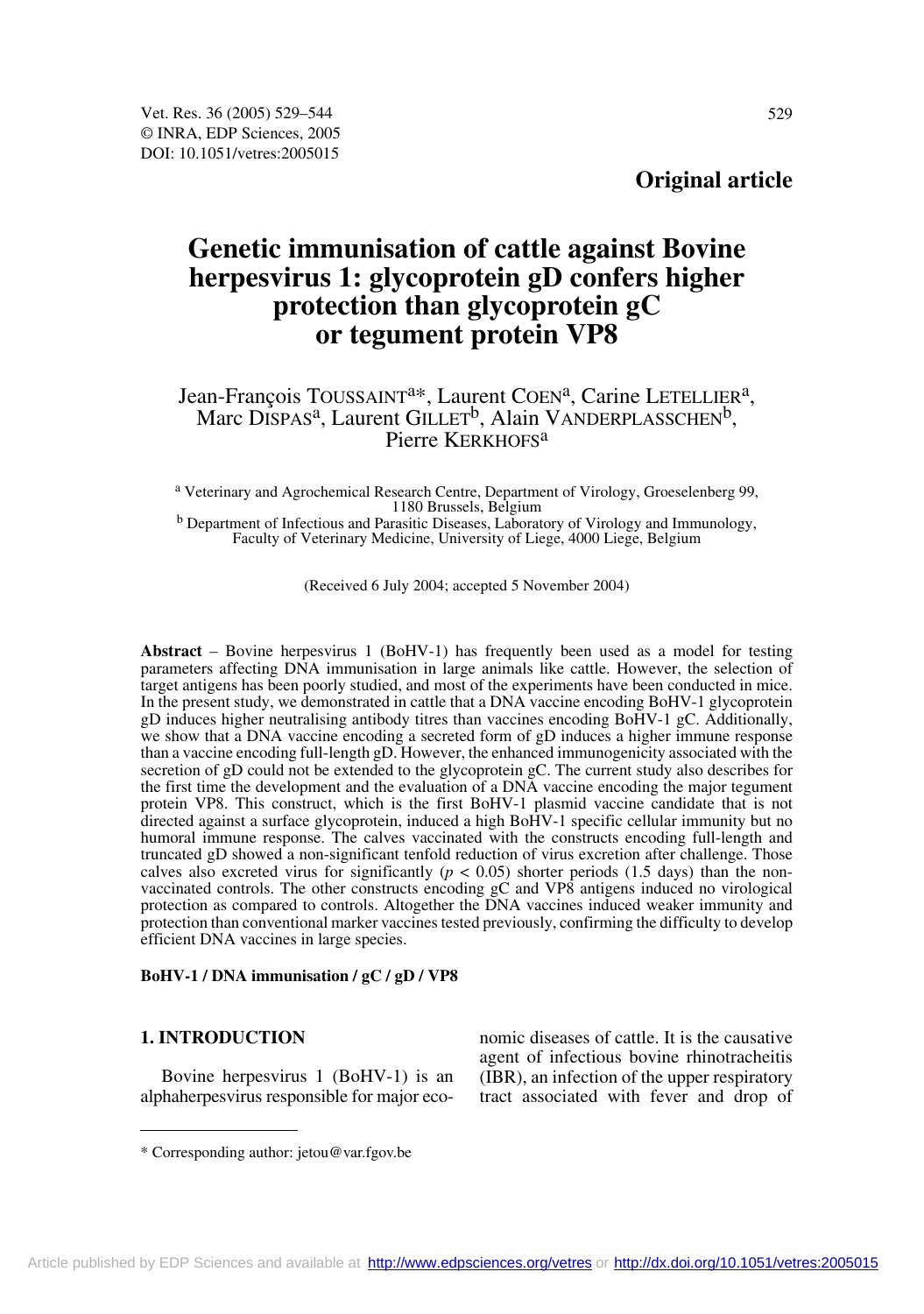production before recovery, which generally occurs within a few days. IBR also facilitates superinfection of cattle by bacterial agents, leading to bronchitis and/or pneumonia that are frequently fatal if not treated [48]. Infectious balanoposthitis and infectious pustular vulvovaginitis are also due to BoHV-1 and are associated with reproductive disorders [58]. Besides the economic losses due to clinical consequences of infection with BoHV-1, impairment of international trade exchanges also represents a growing threat. For all of these reasons, several European countries have started BoHV-1 eradication programmes.

In the last decade, the goals of vaccination evolved with the growing trade restrictions associated with IBR. In addition to conferring good clinical protection, current vaccines must reduce virus excretion after infection and allow discrimination between vaccinated and infected animals [55]. Immunisation with plasmid vaccines expressing BoHV-1 glycoproteins has been studied extensively since a first experiment indicated that a plasmid encoding BoHV-1 gD was immunogenic in mice and cattle [10]. Further DNA vaccination experiments performed in mice and cattle have shown that a construct encoding a secreted form of BoHV-1 gD induces a higher immune response than membrane-associated full-length gD [4, 54]. Different routes of DNA administration to cattle have been tested such as intradermic or intramuscular injection [10, 17, 54] and biolistic delivery (gene-gun) of gold particles coated with DNA vaccines [6, 33, 34]. Mucosal administration of plasmid DNA via a gene-gun [34] or into suppositories [35] has also been shown to induce systemic as well as mucosal immunity.

Most subunit vaccines developed against BoHV-1 have focussed on the glycoproteins gB, gC and gD. These proteins are located on the surface of the virus and have both functional and immunological characteristics that render them attractive for vaccine development. They are the immunodominant antigens of BoHV-1 since they are the target of most neutralising antibodies [1, 37, 51] and the major antigens of the cellular immune response mounted after infection [11, 19, 26, 39]. Glycoprotein gD is an essential protein of BoHV-1 that plays critical functions for the viral entry process. In addition to its role as a secondary attachment factor [37], gD mediates the penetration of BoHV-1 into host cells [8, 14] and the spread of virus by cell fusion [47]. The glycoprotein gC is a non-essential protein of BoHV-1 [32]. However, the binding of gC to heparin-like moieties on host cells is considered as the major mechanism of virus attachment [31, 32, 38] and gC has been shown to be necessary for efficient virus replication in vivo [30].

 The VP8 protein is the most abundant component of BoHV-1 virions [7]. It is located between the nucleocapsid and the envelope, in the matrix called tegument [37]. The tegument protein VP8 is poorly recognised by the sera of cattle infected once, but subsequent exposures to BoHV-1 enhance the titres of VP8-directed antibodies [50]. With glycoprotein gD, VP8 is the BoHV-1 protein that stimulates the highest proliferation of lymphocytes isolated from infected cattle [19, 53] indicating that it is an important target of the cellular immune response.

Vaccination with naked DNA offers several advantages over conventional immunisation strategies (for a review, see [2]). Plasmid DNA administration does not induce any adverse reactions and can therefore be administered to young or immunocompromised animals. Plasmid vaccines can be combined to produce multivalent vaccines [5] and they allow modulation of the immune response in the required (Th1 or Th2) polarity [40, 41]. Multiple parameters such as the promoter of the plasmid, the presence of CpG motifs in the plasmid backbone, the cellular localisation of the protein and the administration route all influence the immune response and should be optimised for each vaccine. Moreover, the results obtained in mice are not always transposable to large animals like cattle since most of these parameters are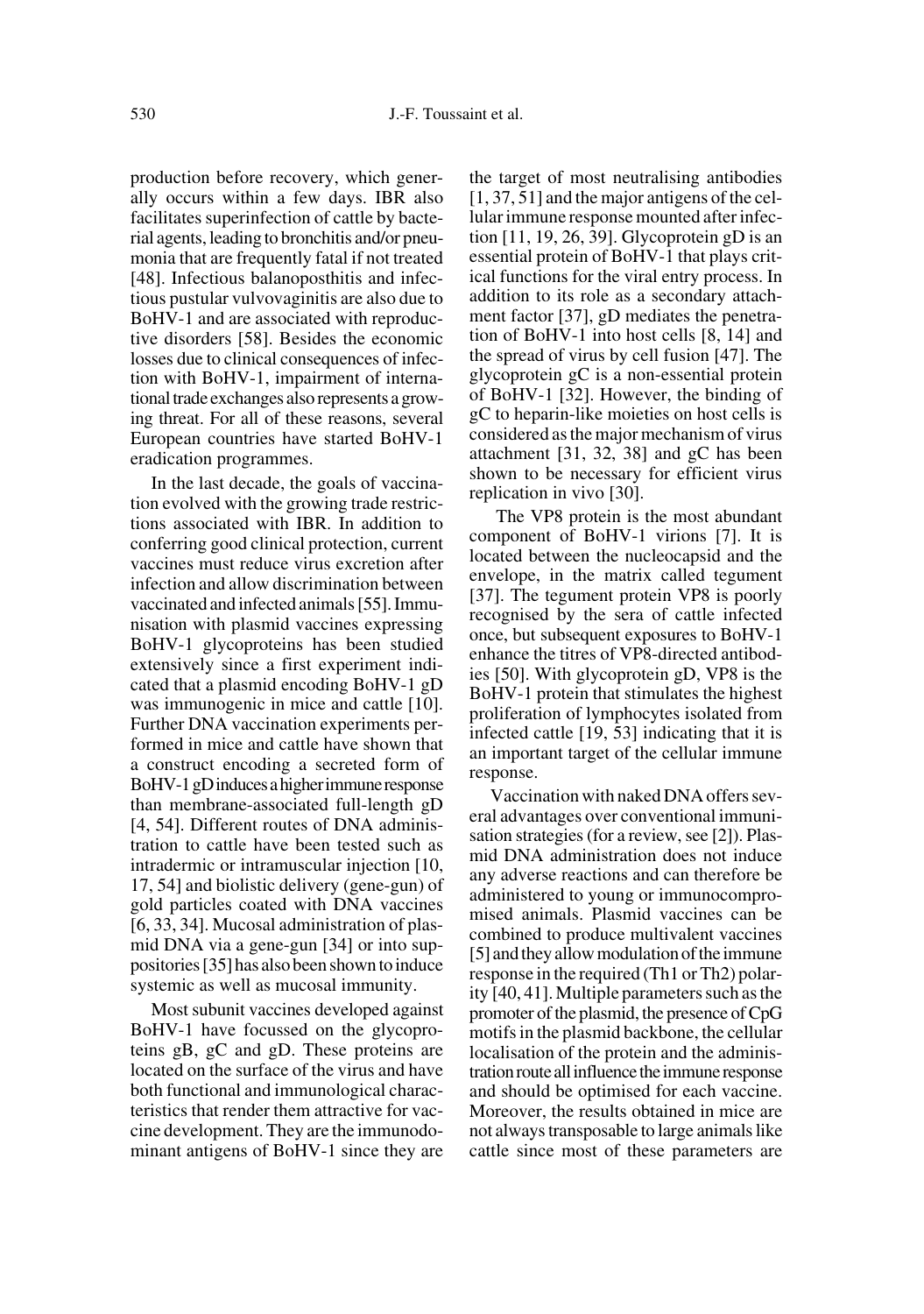| Construct             |         | Primers <sup>a</sup>                               | Restriction <sup>b</sup> |
|-----------------------|---------|----------------------------------------------------|--------------------------|
| pCIgC                 | dgCfrw  | 5' TTTGAATTCCGCCACC <b>ATG</b> GGCCCGCTGGGGCGA 3'  | EcoRI                    |
|                       | dgCrev  | 5' AAAGAATTCGGGCCCCGCGCTACAG 3'                    | EcoRI                    |
| pCItgC                | dgCfrw  | 5' TTTGAATTCCGCCACCATGGGCCCGCTGGGGCGA 3'           | EcoRI                    |
|                       | dtgCrev | 5' AAAGAATTCTATCCGATTAGGCCGGGCGAG 3'               | EcoRI                    |
| pCIgD                 | dgDfrw  | 5' TTTCTCGAGCCACCATGCAAGGGCCGACATTGGC 3'           | XhoI                     |
|                       | dgDrev  | 5' AAAGAATTCACCCGGGCAGCGCGCT 3'                    | EcoRI                    |
| pCItgD                | dgDfrw  | 5' TTTCTCGAGCCACCATGCAAGGGCCGACATTGGC 3'           | <b>XhoI</b>              |
|                       | dtgDrev | 5' AAAGAATTCTAGGGCGTAGCGGGGGCGG3'                  | EcoRI                    |
| pCDNA3.1-VP8- dVP8frw |         | 5' TTTCTCGAGCCACCATGGACGCCGCTAGGGATG 3'            | XhoI                     |
| V <sub>5</sub> -HIS   |         | dVP8rev2 5' AGATATCAGCTAATCAGCTGCGGCCGCCCAGGCGC 3' | PvuII                    |
| pCDNA3.1-VP8          | dVP8frw | 5' TTTCTCGAGCCACCATGGACGCCGCTAGGGATG 3'            | HindIIIc                 |
|                       |         | dVP8rev2 5' AGATATCAGCTAATCAGCTGCGGCCGCCCAGGCGC 3' | EcoRV                    |

**Table I.** Primers and restriction sites used for cloning.

<sup>a</sup> The underlined nucleotides correspond to the restriction site used for cloning. Nucleotides presented in italic and bold corrrespond to the Kozak consensus motif and the ATG initiation or stop codon, respectively.<br><sup>b</sup> Restriction endonucleases used for cloning.<br><sup>c</sup> The restriction site HindIII originates from the pCRII vector

species-specific [3]. In the present study, we first compared in cattle the efficacy of constructs coding for two major glycoproteins of BoHV-1, namely gC and gD. We also compared in cattle the immune response generated by recombinant plasmids expressing secreted forms of gC and gD to that induced by constructs expressing native, membrane-bound gC and gD. Finally, we report the development of the first IBR DNA vaccine that is not directed against a glycoprotein of BoHV-1 but against the major tegument protein VP8.

# **2. MATERIALS AND METHODS**

# **2.1. Cells and virus**

Madin Darby bovine kidney (MDBK; ATCC CCL-22) cells were grown in minimum essential medium (MEM, Invitrogen, Merelbeke, Belgium) supplemented with 10% fetal calf serum (FCS, Invitrogen), 10 mg/L gentamycin and  $1 \times 10^6$  IU/L penicillin. COS-7 cells (ATCC CRL-1651) were grown in DMEM 4500 mg/L glucose (Invitrogen) supplemented with 10% FCS, 10 mg/L gentamycin and  $1 \times 10^6$  IU/L penicillin. Virus neutralisation assays were performed with the Belgian strain BV158 characterised earlier as BoHV-1.1 [44]. The same strain BV158 was used to prepare the recall antigen for cellular immunity assays. The challenge infection was performed with BoHV-1.1 strain Lam kindly provided by Dr F. Rijsewijk (ID-DLO, The Netherlands).

# **2.2. Plasmids**

Viral DNA were purified from BV158 infected MDBK cells using Chelex-100 (Bio-Rad Laboratories, Eke, Belgium) as described by Santurde et al. [45]. Primers (Tab. I) for PCR amplification of the genes coding for  $gC$  [dgCfrw + dgCrev],  $gD$ [dgDfrw + dgDrev] and VP8 [DVP8frw + DVP8rev2] were designed from the published sequence of BoHV-1 (accession number NC\_001847). The sequences coding for truncated forms of gC (tgC, amino acids 1–473) and gD (tgD, amino acids 1–355) were generated by PCR amplifications with primer pairs dgCfrw + dtgCrev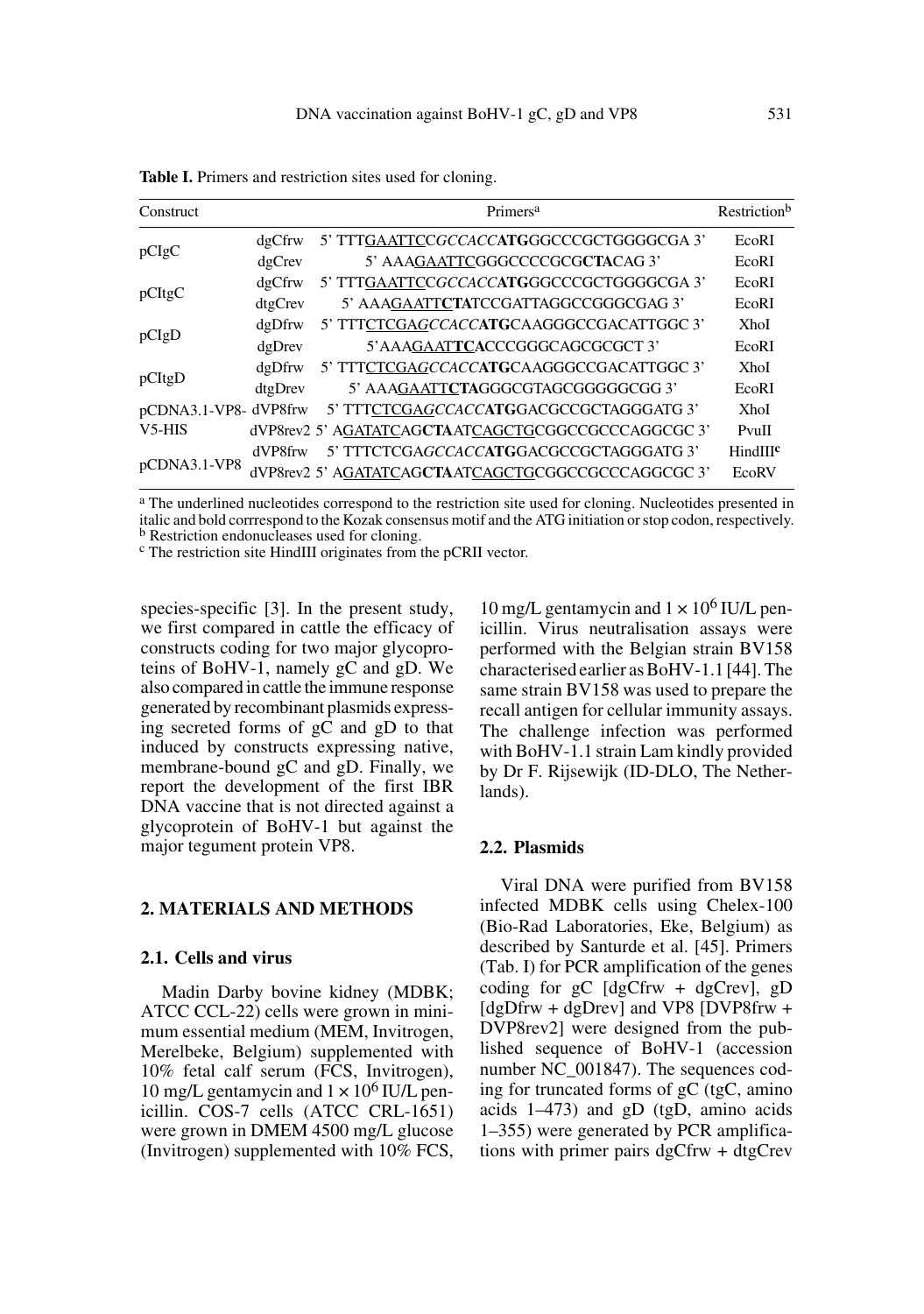and dgDfrw + dtgDrev, with both reverse primers containing a stop codon upstream of the transmembrane anchor sequences. An optimal context for initiation of translation was generated by including the consensus motif GCCACC [21, 22] in every forward primer and restriction sites were added at the 5' extremity of all primers for cloning.

All PCR amplifications were performed with high fidelity Taq DNA polymerase (Platinum Pfx DNA Polymerase, Invitrogen) in the presence of 1X enhancer solution and 100 pmol of each primer. The PCR products were then digested with the restriction endonucleases (Roche Diagnostics, Brussels, Belgium) listed in Table I before purification on 1% agarose gel eletrophoresis and gel extraction with QIAquick gel extraction kit (Qiagen Benelux, Venlo, The Netherlands). Purified PCR products were ligated with T4 DNA ligase (Roche Diagnostics) in linearised pCI (Promega, Leiden, the Netherlands) or pCDNA3.1V5-HIS (Invitrogen) vectors, generating pCIgC, pCItgC, pCIgD, pCItgD and pCDNA3.1VP8- V5-HIS. After insertion in the pCRII vector by TA-cloning (Invitrogen), the VP8 PCR product was also subcloned in the HindIII – EcoRV sites of pCDNA3.1 (Invitrogen).

The sequence of all cloned PCR products was determined with an automatic sequencer (ABI Prism 310, Applied Biosystems, Lennik, Belgium) using fluorescent deoxynucleoside triphosphates. Large scale production of plasmid DNA was finally purified from *Escherischia coli* (strain DH5α, Invitrogen) using anion exchange columns (Plasmid Giga Kits, Qiagen Benelux). The DNA concentration of all productions was spectroscopically determined before storage at –20 °C. The A260/280 ratios of each plasmid production always reached 1.8 and successful transfection was performed with each production.

# **2.3. Transient expression of gD, tgD, gC, tgC and VP8**

COS-7 cells were transfected in 24-well plates with 0.4 µg of plasmid DNA and 3 µg of Lipofectamine reagent (Invitrogen) per well in serum-free Optimem medium (Invitrogen) without antibiotics as recommended by the manufacturer. Protein expression was assessed 24 h after transfection by performing immunoperoxydase monolayer assays (IPMA) according to Kramps et al. [23]. The glycoproteins gC and gD were detected with the serum of a calf immunised 4 times at intervals of 1 month with IBR gE deleted marker vaccines [49] and with an antibovine IgG whole molecule antibody from rabbit linked to peroxydase (Sigma-Aldrich, Bornem, Belgium). The tegument protein VP8 was labelled with the serum from a rabbit vaccinated 4 times by a gene-gun with pCDNA3.1VP8 and then by an antirabbit IgG antibody linked to peroxydase. The fusion protein VP8-V5 was labelled with a monoclonal antibody (Mab) directed against the V5 epitope (Invitrogen) and then with an anti-mouse IgG antibody linked to peroxydase (Sigma-Aldrich). When required, permeabilisation was avoided during IPMA by fixing live cells in 4% paraformaldehyde and by avoiding detergent in all buffers.

Fine localisation of the proteins expressed by transfected cells was determined by confocal microscopy as described elsewhere [56]. For this purpose, gC, gD and their truncated counterparts were labelled with polyclonal sera collected from mice immunised twice with pCIgC or pCIgD (diluted 200-fold) followed by an anti-mouse IgG antibody from sheep linked to fluorescein (Sigma-Aldrich). Detection of the fusion protein VP8-V5 was performed with the commercial anti-V5 Mab (Invitrogen) followed by an anti-mouse IgG antibody from goat conjugated to phycoerythrine (Dako, Heverlee, Belgium).

#### **2.4. Western blot analysis**

The supernatants of COS-7 transfected with pCIgC, pCItgC, pCIgD or pCItgD was concentrated about 50 times on microcon-YM30 (Millipore, Brussels, Belgium), migrated on reducing 8% SDS-PAGE and then transferred on nitrocellulose membranes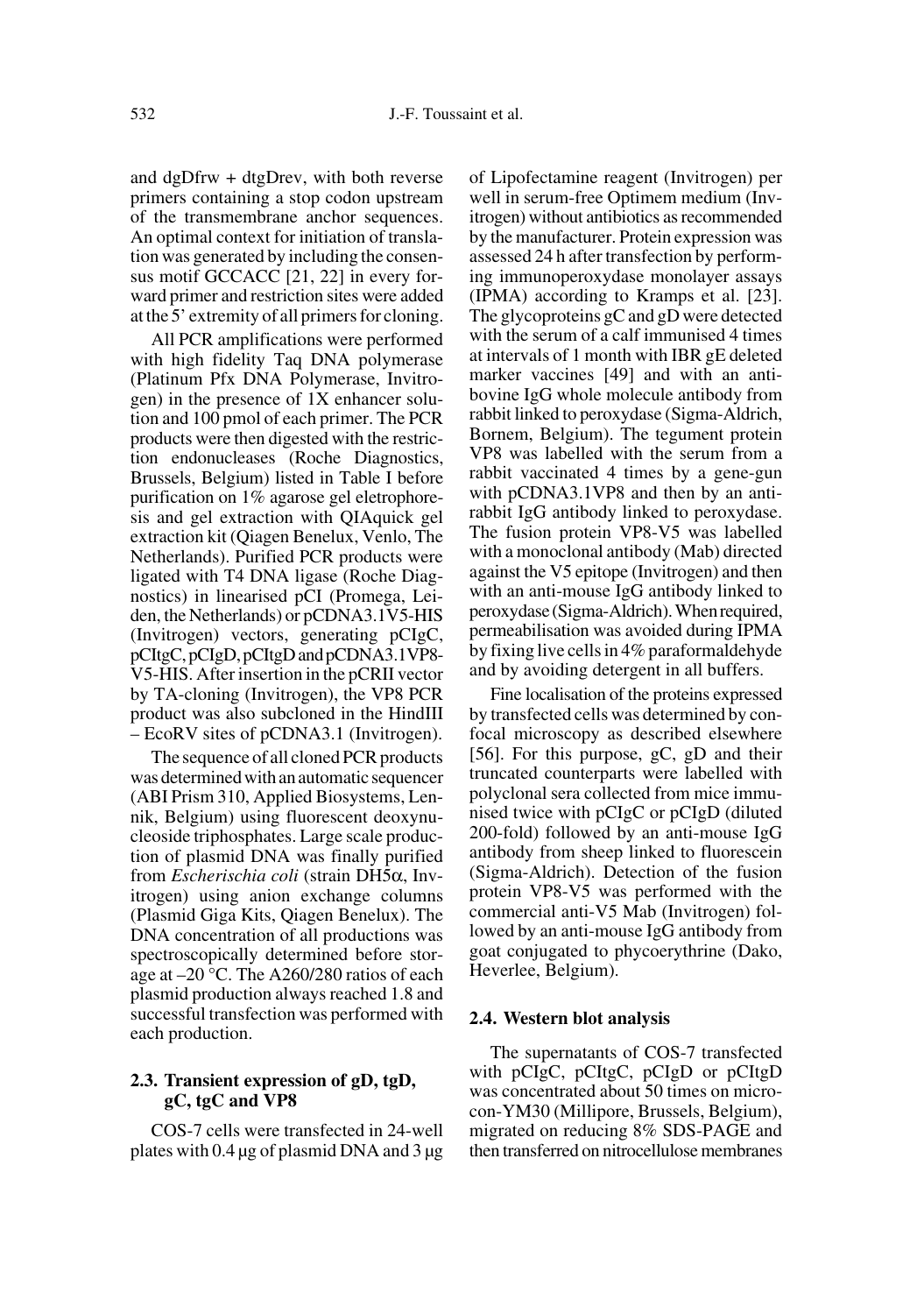(Bio-Rad laboratories). The proteins were then labelled with the sera from a polyvaccinated calf diluted 500-fold [49] and then with an anti-bovine IgG antibody conjugated to alkaline phosphatase (Sigma-Aldrich). Revelation was finally performed with 5-bromo-4-chloro-3-indolyl phosphate (BCIP) and nitroblue tetrazolium (NBT) (Sigma-Aldrich).

# **2.5. Immunisation of cattle**

Twenty-four calves between 4 and 10 weeks-old were purchased in IBR-free Belgian farms. They were randomly distributed among 6 groups of 4 animals and kept by pairs in identically conditioned stables. The animals from groups A to E were intradermally vaccinated 3 times, 4 weeks apart, with pCIgD, pCItgD, pCIgC, pCItgC or pCDNA3.1VP8. Each vaccine dose consisted of 1 mL normal saline (0.15 M NaCl) that contained 500 µg of plasmid DNA and that was administrated intradermally into 4 sites in the necks of the cattle. Saline buffer was administrated to the animals of group F, which were used as non-vaccinated controls. The experimental design and all manipulations of the calves were performed according to European ethic rules after the approval of the local ethic committee.

#### **2.6. Serological analysis**

Blood samples were collected every week and serum was prepared by centrifugation before heat-inactivation at 56 °C for 30 min. Virus neutralising antibody titres (VNT) were determined in a microtitration system as previously described [20]. BoHV-1-specific antibody titres were determined with a home-made indirect ELISA system proven to be efficient in a compared ring trial [24, 42]. Briefly, a BoHV-1 antigen and a control preparation were prepared by sonicating lysates of BV158-infected or mockinfected MDBK cells before an incubation of 2 h at RT in 0.5% non-ionic detergent IGEPAL CA-630 (Sigma-Aldrich). Plates

were coated for 24 h at  $4^{\circ}$ C with the antigen or the control preparation diluted 500-fold in 50 mM sodium carbonate buffer pH 9.6. Serum were serially two-fold diluted in PBS PH 7.2 containing 0.5% Tween-80, 0.1 M NaCl and 5% horse serum and incubated in the plates for 1 h at 37 °C. The plates were washed with PBS 1% Tween-80 before an incubation of 1 h at 37 °C with anti-bovine whole IgG antibody from rabbit conjugated to horseradish peroxydase (Sigma-Aldrich). After additional wash, colour development was performed by adding TMB (Sigma-Aldrich) and the reaction was stopped with 1 N sulphuric acid. The BoHV-1 specific antibody titres were determined as the reciprocal dilutions with a difference between the  $OD_{450}$  antigen and the  $OD_{450}$  control of 0.4.

#### **2.7. Evaluation of cellular immunity**

Gamma-interferon (IFN-γ) production was measured after a 24 h in vitro stimulation of heparinised blood with BoHV-1 antigen or control preparation [15, 20]. The amounts of IFN-γ in the plasma were quantified with the *Bovine* γ *-interferon EASIA* (Biosource Europe, Nivelles, Belgium) and the results were expressed as stimulation indexes (SI) corresponding to the optical density (OD) obtained with the BoHV-1 antigen divided by the OD obtained with the control preparation. Samples with an OD above 0.2 after stimulation with the control preparation were considered non-interpretable. The respective OD and SI cut-off values 0.2 and 1.6 were calculated as three standard deviations (SD) above the mean OD and SI values of all calves before vaccination.

The BoHV-1 specific lymphocyte proliferation was assessed after a 7-day stimulation of ten-fold diluted blood with BoHV-1 antigen and control preparation [20]. The samples with a mean cpm (quadruplicate) above 1500 after stimulation with the control preparation were considered as noninterpretable. The lymphocyte proliferation was considered significant when the mean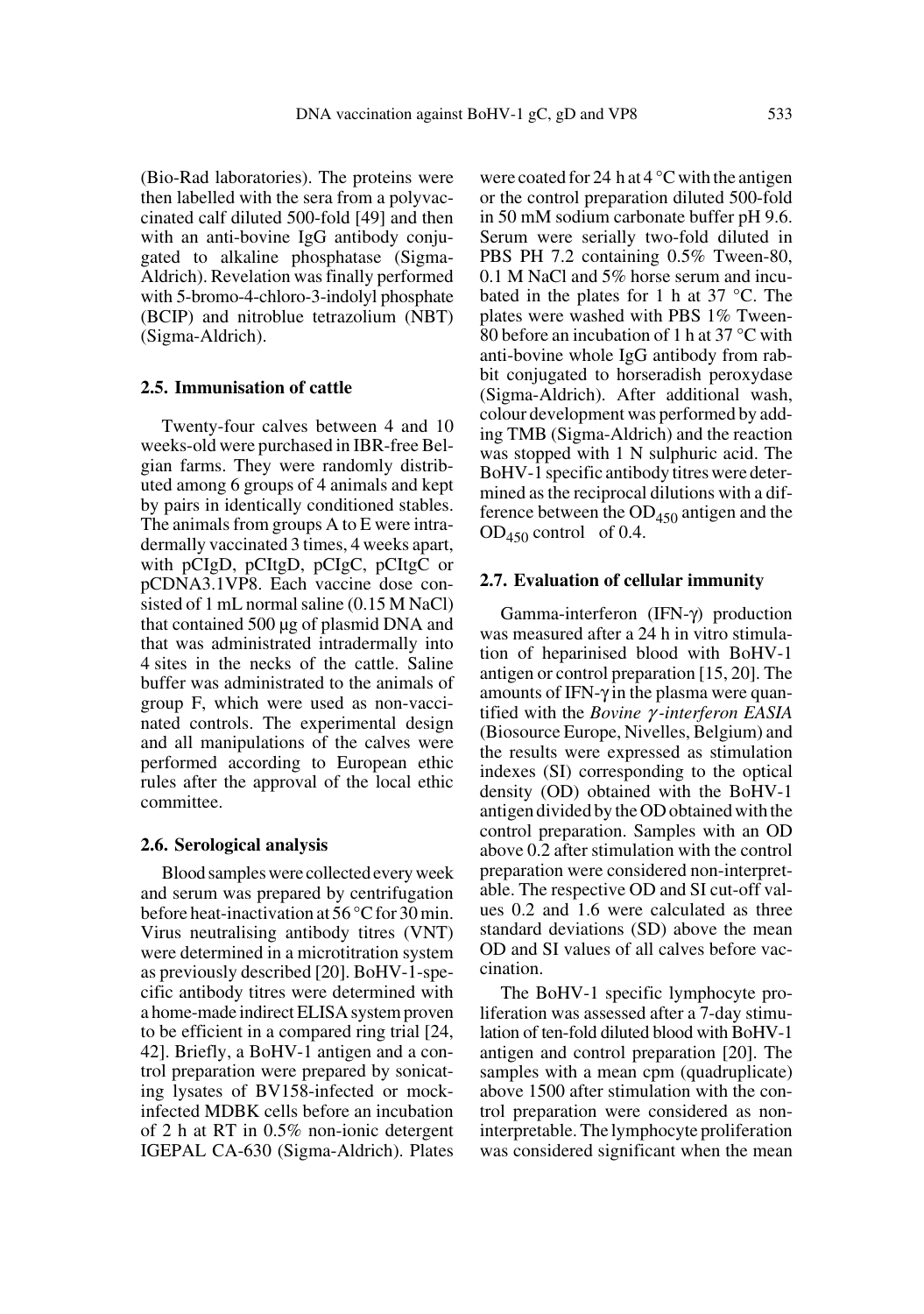cpm of BoHV-1-antigen stimulated blood was above 1500 and when the SI calculated by dividing the cpm obtained with the BoHV-1 antigen by the cpm measured after incubation with the control preparation was equal or superior to 2.8 (mean  $+3 \times SD$  of the values observed before vaccination).

# **2.8. Challenge inoculation and virus isolation**

Four weeks after the third immunisation, all calves were challenge-infected intranasally with  $1 \times 10^7$  TCID<sub>50</sub> wild-type BoHV-1 strain Lam. Nasal secretions were sampled according to standardised procedures during 15 consecutive days after the challenge infection and virus titres were determined by incubating serial ten-fold dilutions of the nasal swabs in culture medium with MDBK cells for 3 days at 37  $\degree$ C and 5% CO<sub>2</sub> according to Kerkhofs et al. [20].

#### **2.9. Statistical analysis**

The data collected in the six groups were compared to each other by one-way analysis of variance (ANOVA) and by the Tukey test with a family error rate of 0.05. Comparison of the four constructs coding for gC or gD were performed by two-way analysis of variance with the gene (gC or gD) as the first factor and the form of the glycoprotein (full-length or truncated) as the second factor. Logarithmic transformation was applied to the VNT, the ELISA titres, the IFN-γ SI, the lymphocyte proliferation cpm and the titres of virus excreted after the challenge infection in order to fulfill the conditions of variance homogeneity (checked by the Bartlett's test) and normality (assessed by the Ryan and Joiner test).

#### **3. RESULTS**

# **3.1. Construction and in vitro characterisation of the expression vectors**

The genes coding for BoHV-1 full-length gC, gD and VP8 and the truncated sequences encoding secreted forms of gC (tgC) and gD (tgD) were cloned from field isolate BV158 either in pCI or in pCDNA3.1 and pCDNA3.1-V5-HIS. All constructions were sequenced and proven to be correct. In the pCIgC, pCItgC, pCIgD and pCItgD, the predicted amino acids sequences were 100% identical to the published gC and gD sequences of the reference strain Cooper. Interestingly, the amino acid sequence of VP8 from the strain BV158 (submitted under accession number AY530215) differed significantly (92 and 91% identity respectively) from the sequences published for the strains Cooper and P8-2. Most differences were clustered within five areas covering the amino acids 33–47, 366–376, 382–399, 406–421 and 615–633. The signification of these highly variable regions within VP8 is currently unknown.

The expression and the cellular distribution of gC, tgC, gD, tgD and VP8 was assessed in COS-7 cells transfected with each recombinant plasmid. Confocal microscopy and immunoperoxydase monolayer assays (IPMA) detected both full-length and truncated forms of glycoproteins gC and gD as well as the tegument protein VP8 (Fig. 1). The glycoproteins gC and gD were mainly detected in the cytoplasmic membranes. Truncated gC and gD were absent from cellular membranes but displayed a pattern characteristic of secreted proteins with a localisation in the Golgi apparatus and in export vesicles dispersed through the whole cell. VP8 was exclusively found in the nucleus but was nearly excluded from the nucleolus (Fig. 1).

IPMA performed on non-permeabilised cells allowed further characterisation of tgC and tgD. The full-length but not the truncated glycoproteins were detected at the surface of non-permeabilised cells (Fig. 2A), indicating that the truncations of gC and gD abrogated their localisation in the cytoplasmic membrane. Western blot analysis of 50 fold concentrated supernatants from COS-7 cells transfected with pCIgC, pCItgC, pCIgD or pCItgD finally confirmed the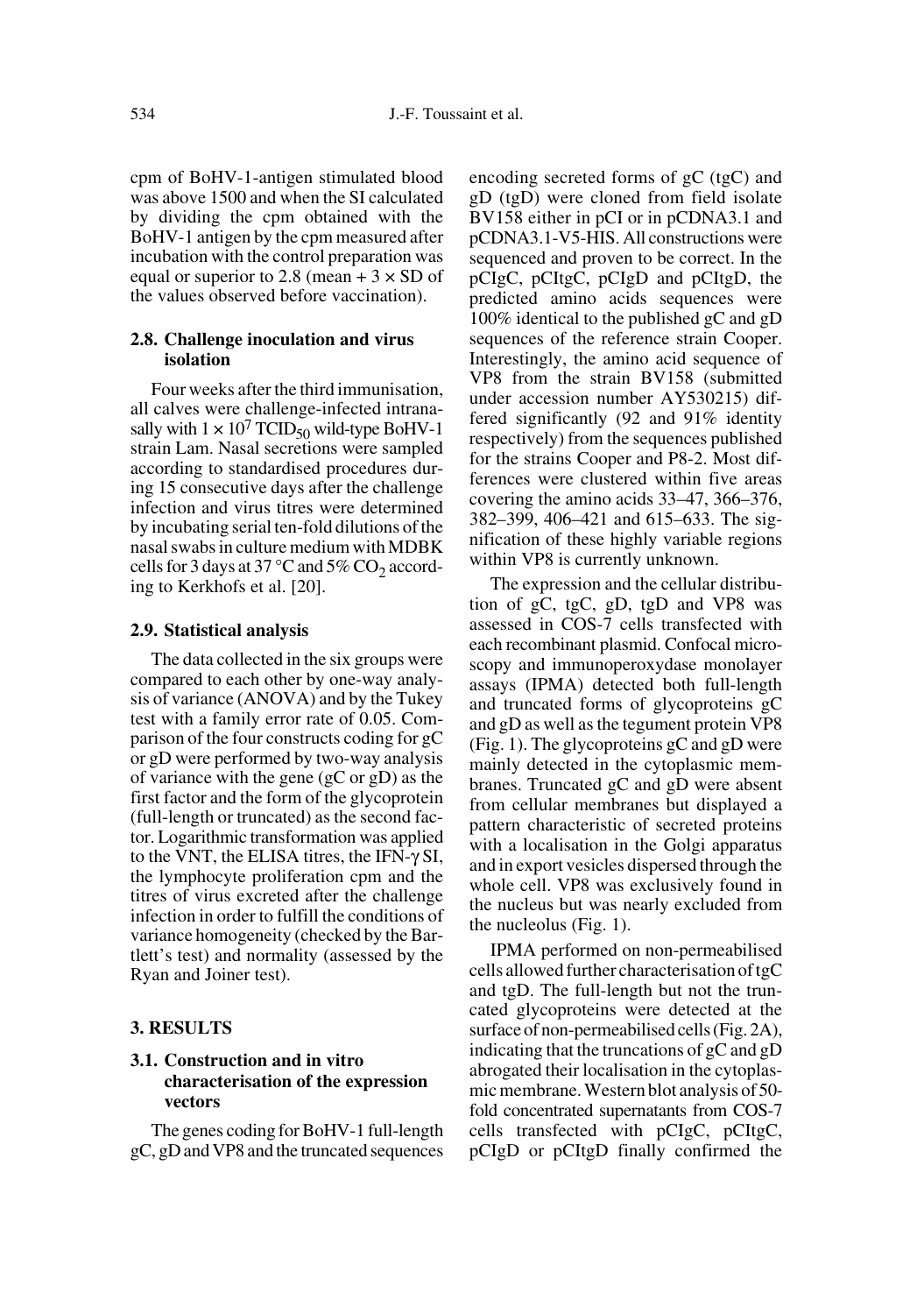

**Figure 1.** Confocal microscopy observation of COS-7 cells transfected with pCIgC, pCItgC, pCDNA3.1VP8-V5, pCIgD or pCItgD. Negative controls included gC, gD and V5-specific labelling of cells transfected with empty plasmids and labelling of transfected cells either with the sera of unvaccinated mice or in the absence of the conjugates. They were not shown since they gave no signal (black picture) (see www.edpsciences.org/vetres for a colour version of this figure).

secretion of the truncated glycoproteins. The detection of the truncated forms in the supernatant of COS-7 cells transfected with pCItgC or pCItgD combined to the lack of full-length gC and gD in the supernatant of cells transfected with pCIgC or pCIgD (Fig. 2B) demonstrated that the deletion of the transmembranous anchor resulted in efficient secretion of tgC and tgD.

# **3.2. In vivo characterisation of the plasmid constructs**

To determine whether the constructs were immunologically active, groups of three Balb/c mice were injected three times intramuscularly one month apart with 20 µg of either pCIgC, pCItgC, pCIgD, pCItgD, pCDNA3.1-VP8 or pCI. The dilutions of individual sera were tested by performing IPMA on MDBK cells infected with BoHV-1 (strain Lam) or mock-infected MDBK as the control. The sera of all mice vaccinated with pCIgC, pCItgC, pCIgD or pCItgD detected BoHV-1 antigens at dilutions ranging from 1/100 to 1/200 after the first injection and at higher dilutions after the second and the third administrations. These sera proved to be specific for BoHV-1 since they detected proteins with a size corresponding respectively to gC and gD when performing immunoblot with clarified supernatant from MDBK cells infected with BoHV-1 strain Lam (data not shown). In contrast the sera collected in all mice injected with pCDNA3.1-VP8 or pCI failed to detect BoHV-1 antigens even after three administrations.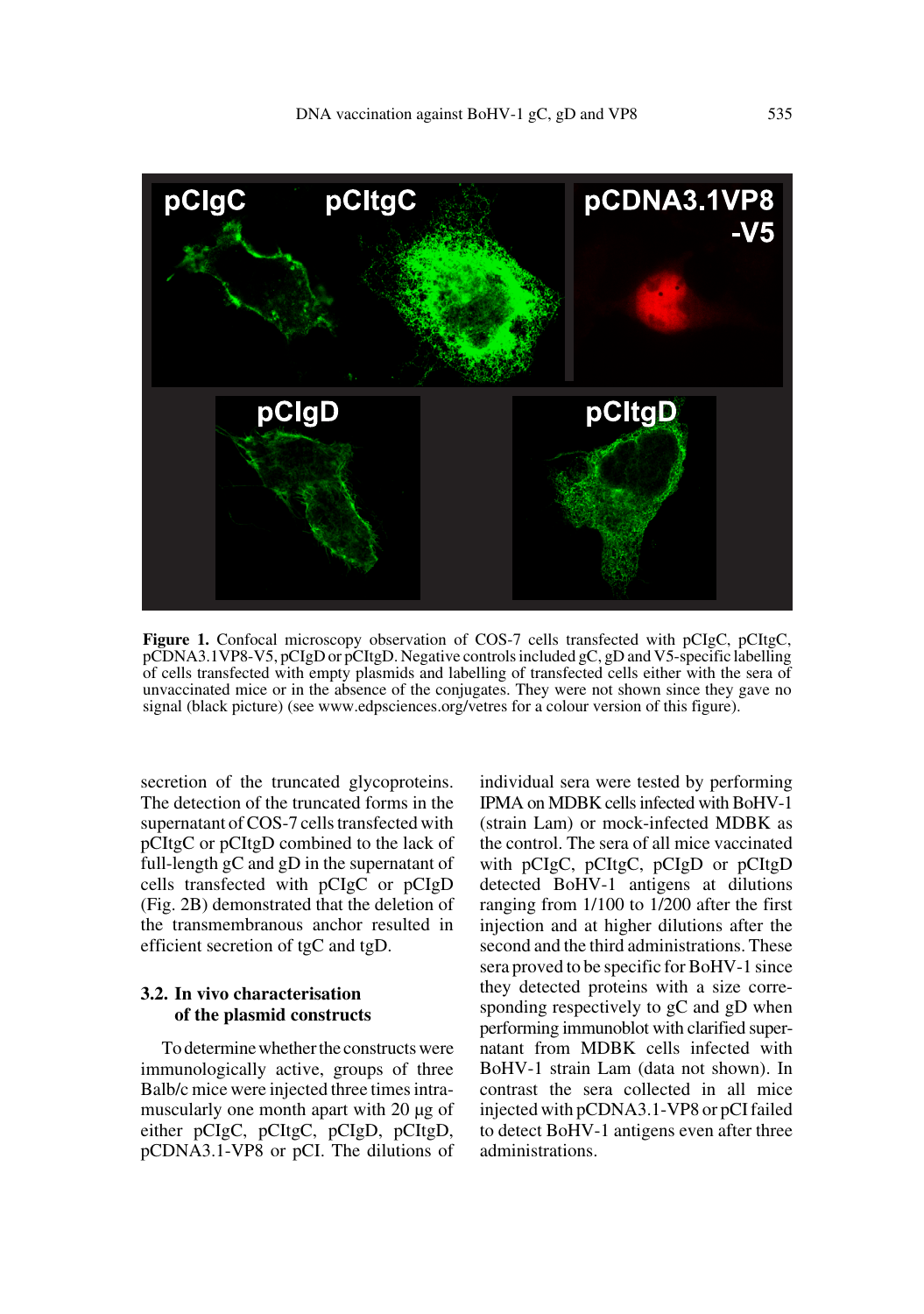

**Figure 2.** (A) Immunoperoxydase monolayer assay performed on non-permeabilized COS-7 cells transfected with pCIgC, pCItgC, pCIgD or pCItgD. (B) Western blot analysis of concentrated supernatants collected from cells transfected with pCItgC (lane 2), pCIgC (lane 3), pCItgD (lane 5) or pCIgD (lane 6). Lanes 1 and 4 correspond to the molecular weight marker "Prestained SDS-PAGE Standard Low Range" (Bio-Rad Laboratories), whose molecular weights in kD are indicated on the left (see www.edpsciences.org/vetres for a colour version of this figure).

# **3.3. Efficacy of the plasmid vaccines in cattle**

Among the 16 calves vaccinated with pCIgC, pCItgC, pCIgD or pCItgD, respectively 11 and 15 developed BoHV-1 specific antibodies after the second and the third intradermic immunisations whereas no calf vaccinated with pCDNA3.1VP8 or injected with saline seroconverted before the challenge (Fig. 3). After 2 and 3 vaccinations, the calves vaccinated with pCItgD or pCIgC showed higher mean ELISA titres than the calves vaccinated with pCIgD or pCItgC (Fig. 3), but one-way analysis of variance (ANOVA) indicated that only the differences between tgD and gD were significant (data not shown). After challenge, the ELISA titres of the calves vaccinated with pCIgC, pCItgC, pCIgD or pCItgD

reached significantly higher levels than those of the controls, indicating that vaccination with those plasmids had efficiently primed the humoral immune response. In contrast, the ELISA titres recorded in the animals vaccinated three times with pCDNA3.1VP8 were similar to those observed in control calves, suggesting that no humoral priming had occurred in VP8 immunised calves.

Two to three vaccinations were also necessary to induce neutralising antibodies in all the calves vaccinated with pCIgD or pCItgD, while respectively 2/4, 1/4 and 0/4 calves vaccinated with pCIgC, pCItgC and pCDNA3.1VP8 showed significant VNT after the third immunisation (Fig. 4). At this time, the constructs encoding gD or tgD induced significantly higher virus neutralising antibody titres (VNT) than the constructs encoding gC or tgC or VP8 (Fig. 4).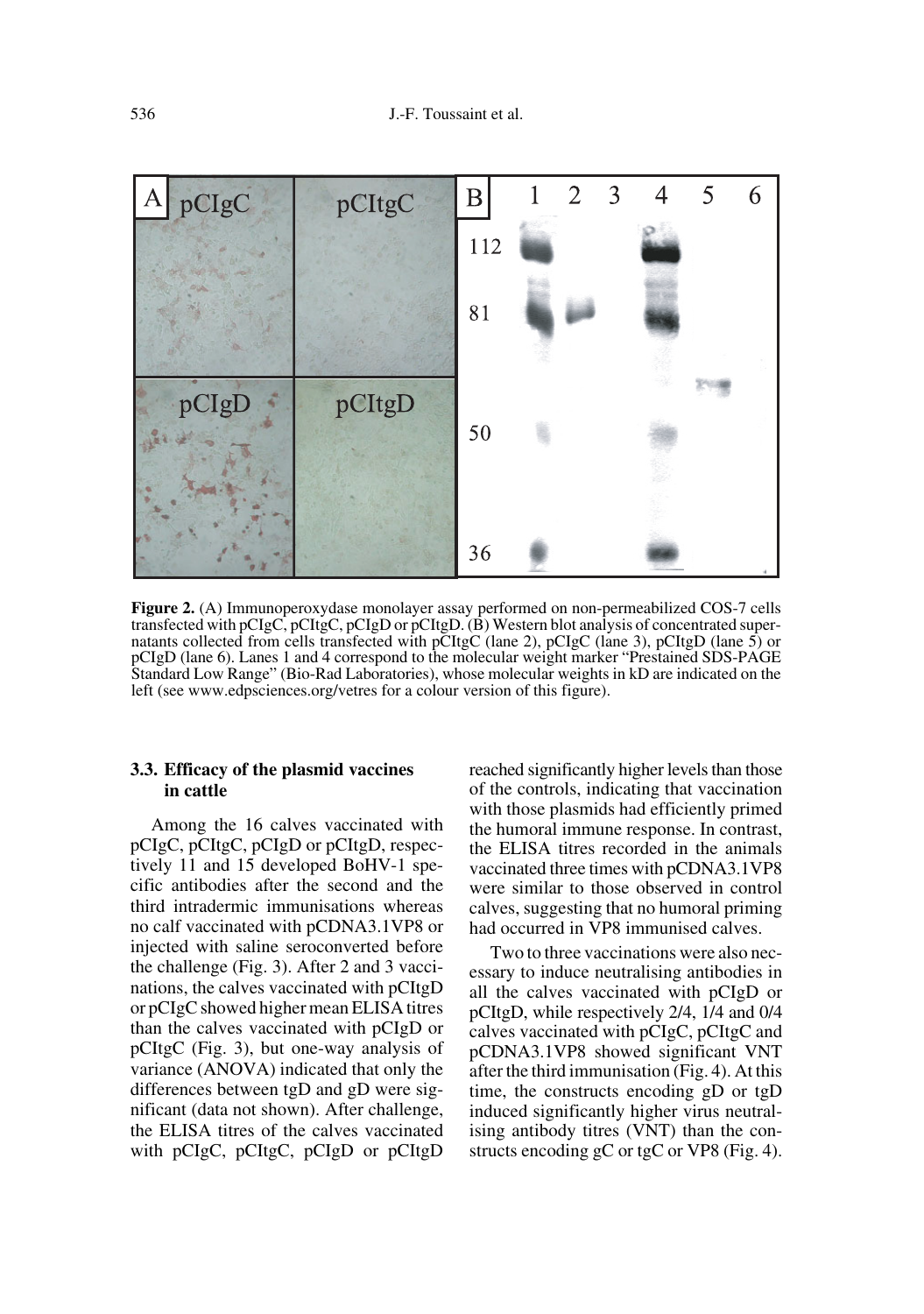

**Figure 3.** Mean antibody titres  $(n = 4)$  24 days after the second  $(V2)$  or after the third vaccination (V3) and after the challenge inoculation (Ch). Calves were vaccinated with pCIgD (vertical hatching), pCItgD (white), pCIgC (horizontal hatching), pCItgC (black), pCDNA3.1VP8 (diagonal hatching) or received saline (squared). Note that different scales are used on both parts of the graph. Antibody titres were measured 24 days after each vaccination and after challenge to detect the maximum effect associated with these events. No BHV-1 specific antibodies were detectable after the first vaccine administration. The bars represent the standard deviation of the means. Before challenge inoculation, the means of the vaccinated animals could not be compared to those of the control groups since all control calves had nul values leading to rejection of the application conditions of analysis of variance. After challenge, the stars indicate the means that differ significantly from those of the controls (Tukey test, family error rate  $= 0.05$ ).

Virus replication that occurred after the challenge infection induced a rise of the VNT of all calves. The calves vaccinated with pCIgD or pCItgD showed the highest neutralising antibody titres after challenge. The VNT of the calves vaccinated with pCIgC or pCItgC reached intermediate levels while those recorded in the calves vaccinated with pCDNA3.1VP8 were the lowest and were similar to the mean VNT of the controls.

In both cases, truncation of the coding sequences of gC and gD resulted in secreted proteins instead of the membrane-anchored native proteins. However, the truncation of gC and gD had a different effect on their immunogenicity since secreted gD was associated with significantly enhanced VNT and ELISA titres as compared to full-length gD while secreted gC induced lower VNT

and ELISA titres than membrane-bound gC (Figs. 3 and 4). When performing two-way ANOVA (1st factor  $= gC$  vs.  $gD$ ; 2nd factor = full-length vs. truncated form), a significant interaction detected between both factors (data not shown) statistically confirmed that the deletion of the transmembranous anchors had a significant opposite effect on the immunogenicity of the constructs coding for gC or gD.

Before the challenge infection, the BoHV-1 specific lymphocyte proliferation and IFN-γ production of all calves vaccinated with pCIgD, pCItgD, pCIgC or pCItgC or injected with saline remained below the cut-off (Figs. 5 and 6). On the contrary, all calves vaccinated with pCDNA3.1VP8 developed significant lymphocyte proliferation and IFN-γ production after two to three vaccinations. Challenge infection was followed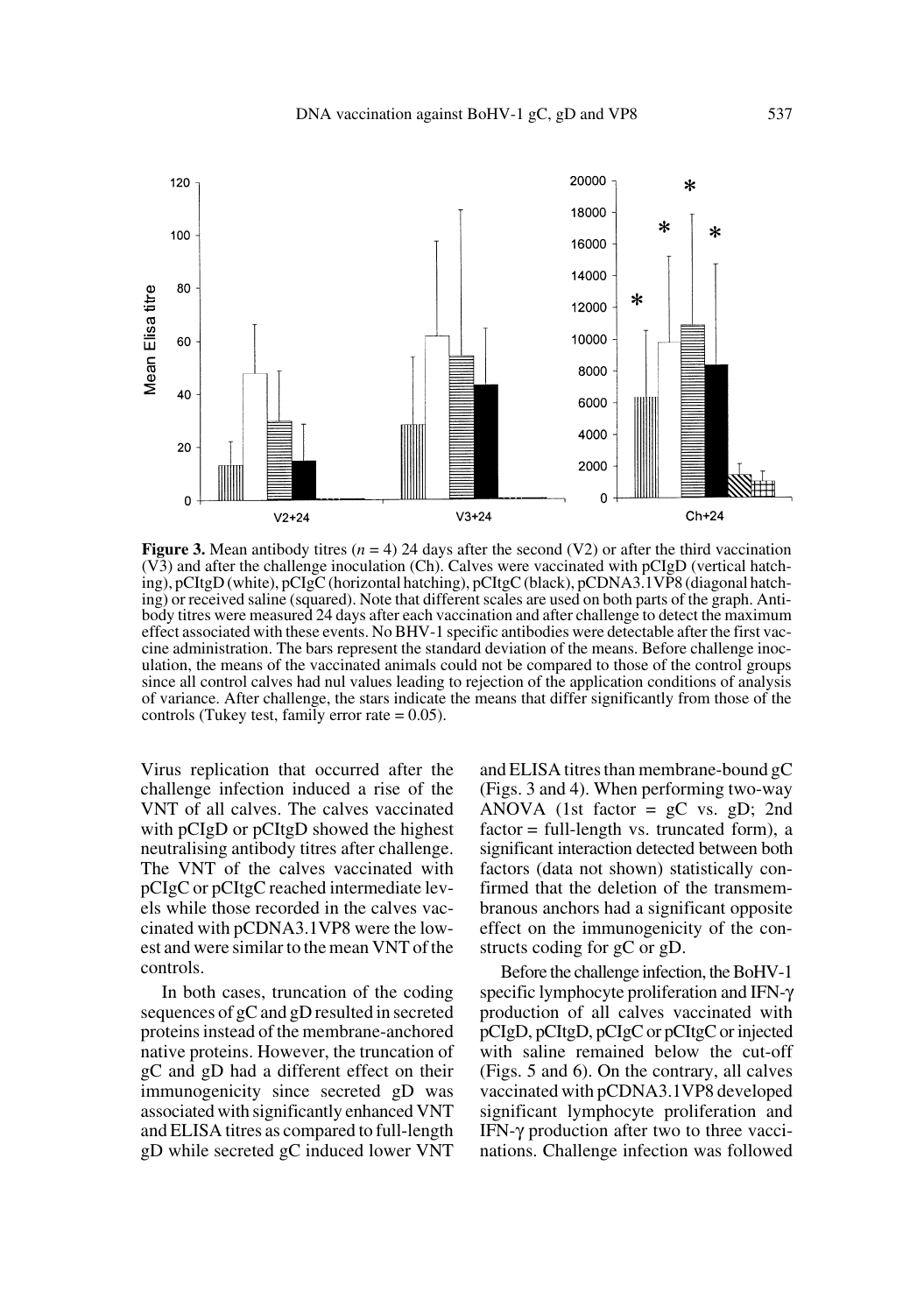

**Figure 4.** Mean Virus neutralising antibody titres  $(n = 4)$  before (A) and after the challenge inoculation (B). The calves were vaccinated with  $(\blacksquare)$  pCIgD,  $(\square)$  pCItgD,  $(\lozenge)$  pCIgC,  $(O)$ pCItgC,  $(\triangle)$  pCDNA3VP8 or  $(*)$  saline. Note that different scales are used on both parts of the graph. Arrows of figure A represent the three vaccinations whereas arrow of figure B indicates the time of challenge inoculation.

by a transient period during which all calves showed significant IFN-γ production and lymphocyte proliferation. The cellular immunity of most calves then decreased rapidly but unequally among the various groups. Seven weeks after the challenge, only the two groups that had been vaccinated with pCIgC or pCDNA3.1VP8 showed mean IFN-γ production and lymphocyte proliferation significantly higher ( $p < 0.05$ ) than that recorded in the control groups.

All calves excreted virus for several days after the challenge infection. The calves vaccinated with pCIgD or with pCItgD showed over 10 times less virus excretion than the control calves (Tab. II). These calves also excreted virus for significantly shorter periods as compared to the controls. On the contrary, the calves vaccinated with pCIgC, pCItgC or pCDNA3.1VP8 showed almost no reduction of virus excretion amount and duration as compared to the control calves. Two-way ANOVA indicated that the calves vaccinated with the gD and tgD constructs excreted significantly  $(p < 0.05)$  lower amounts of virus for significantly  $(p < 0.05)$  shorter periods than the calves vaccinated with pCIgC or pCItgC (Tab. II).

#### **4. DISCUSSION**

Despite the intensive use of the BoHV-1 model for testing several parameters affecting DNA vaccination in cattle and mice, the data relative to the choice of the viral target antigens of such vaccines are scarce. Moreover, the design of efficient DNA vaccines should be performed directly in the host species since the results obtained in mice are not always transposable to cattle [3]. The final goal of this study was therefore to compare in a same experiment performed in cattle the immunogenicity of recombinant plasmids expressing 3 major proteins of BoHV-1, namely gC, gD and VP8. In COS-7 cells transfected with pCIgC and pCIgD, the glycoproteins gC and gD had a membranous localisation similar to that reported in bovine cells [14, 37, 47]. VP8 had a nuclear localisation that was also consistent with the previously reported localisation of VP8 in BoHV-1 infected cells [53] and the reported localisation of the homolog protein VP13/14 of HSV-1 in transfected mammalian cells [12]. As expected, truncated forms of the glycoproteins gC and gD localised in the secretory pathways and were found in the supernatant of transfected cells.

The only previous experiment comparing the immunogenicity of DNA vaccines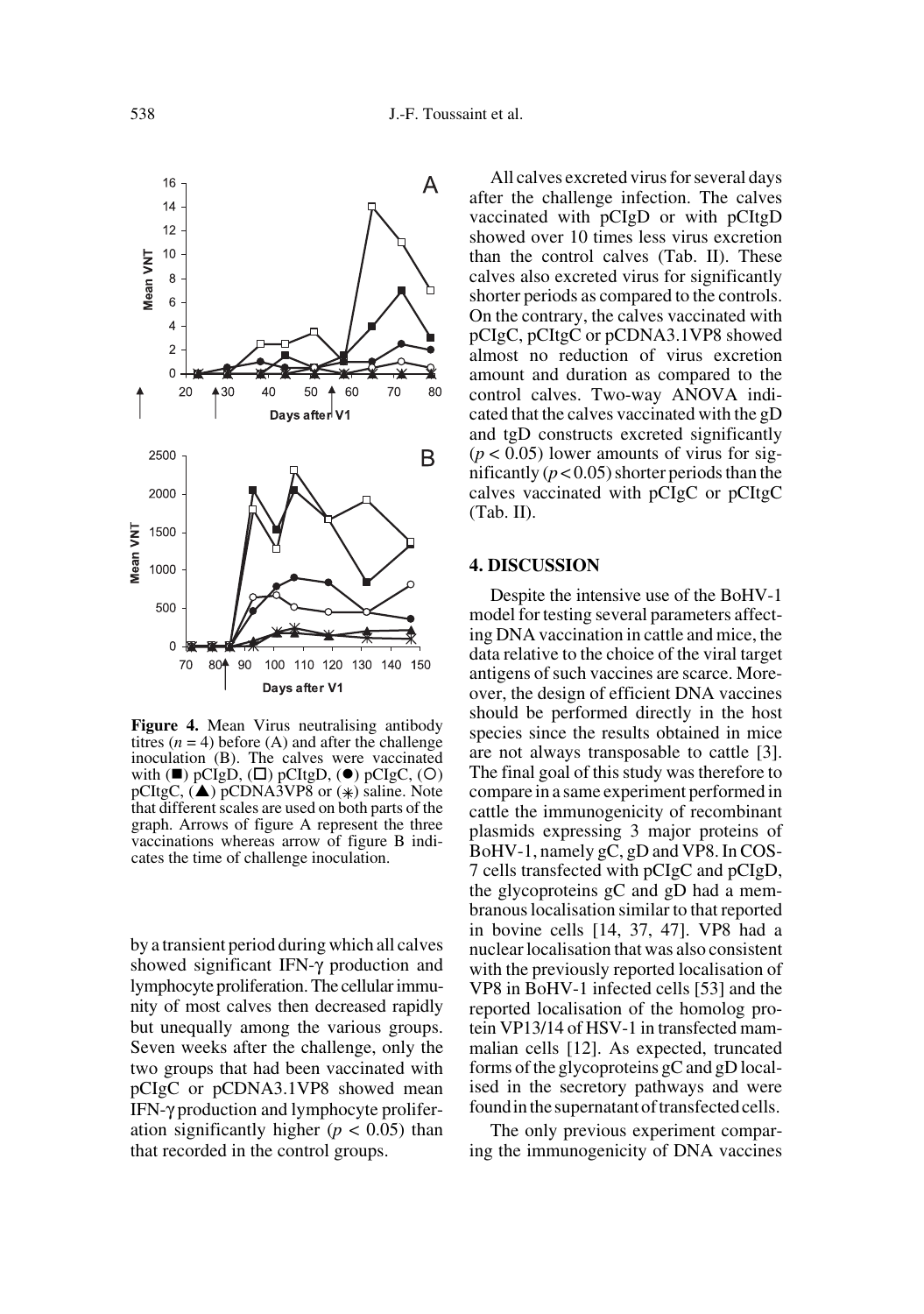

**Figure 5.** Mean IFN- $\gamma$  production ( $n = 4$ ) 10 days after the second (V2) or after the third vaccination (V3) and 10 days, 24 days or 49 days after the challenge infection (Ch). Calves were vaccinated with pCIgD (vertical hatching), pCItgD (white), pCIgC (horizontal hatching), pCItgC (black), pCDNA3.1VP8 (diagonal hatching) or received saline (squared). Expressed as stimulation index as described in materials and methods. The bars represent the standard deviation of the means. The stars indicate the means that differ significantly from that of the controls (Tukey test, family error  $rate = 0.05$ ).



**Figure 6.** Mean lymphocyte proliferation  $(n = 4)$  24 days after the second (V2) or after the third vaccination (V3) and 10 days, 24 days or 49 days after the challenge infection (Ch). Calves were vaccinated with pCIgD (vertical hatching), pCItgD (white), pCIgC (horizontal hatching), pCItgC (black), pCDNA3.1VP8 (diagonal hatching) or received saline (squared). The bars represent the standard deviation of the means. The stars indicate the means that differ significantly from those of the controls (Tukey test, family error rate  $= 0.05$ ).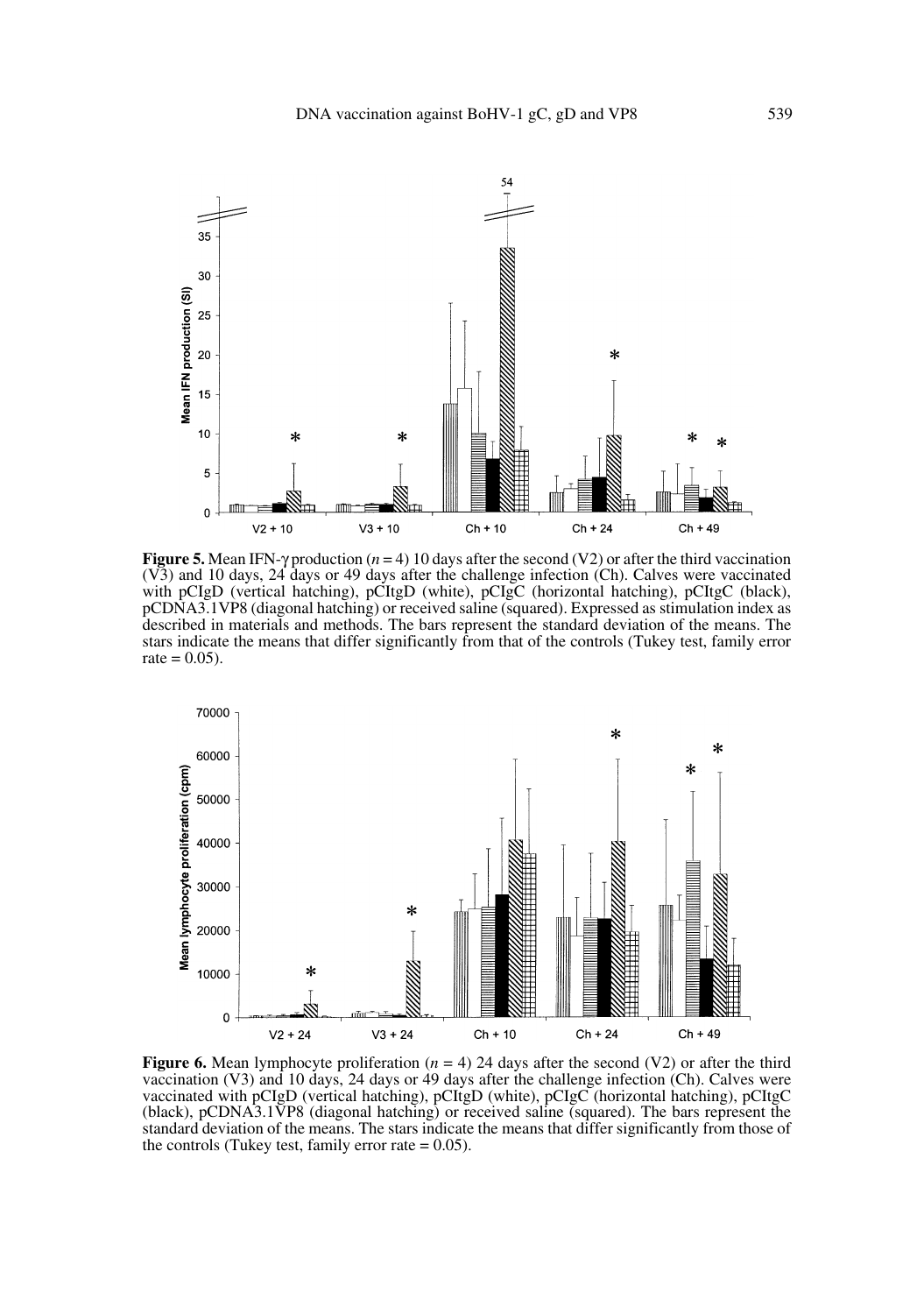| Vaccine                             | Mean Virus excretion            |                  |  |
|-------------------------------------|---------------------------------|------------------|--|
|                                     | $\log_{10}(TCID_{50}/50 \mu L)$ | Duration         |  |
| $gD^a$                              | 6.6                             | $5.8*$           |  |
| tgD                                 | 7.2                             | $6.3*$           |  |
| gC                                  | 8.3                             | 7.3              |  |
| tgC                                 | 7.9                             | 7.3              |  |
| VP <sub>8</sub>                     | 8.3                             | 7.8              |  |
| Control                             | 8.3                             | 7.8              |  |
| $\mathrm{g}\mathrm{D}^{\mathrm{b}}$ | 6.9 <sup>5</sup>                | 6.0 <sup>5</sup> |  |
| $\overline{g}C$                     | 8.1                             | 7.3              |  |

**Table II.** Virus excretion after the challenge infection: mean total amount of virus excreted and mean duration in days.

a One-way analysis of variance. The stars indicate the means that differ significantly from the mean of the control group (Tukey test, family error rate  $=$ 0.05).

b Comparison of the contructs encoding for gC and gD by a two-way analysis of variance: effect associated with the glycoproteins independantly from the expression form (full-length or truncated). The \$ indicates that the differences between the two glycoproteins differ significantly  $(p = 0.05)$ .

coding for the glycoproteins gC and gD was performed in the mouse model. It showed that a construct expressing gD induced higher neutralising antibody titres than the one expressing  $gC$  [10]. In the current study performed in cattle, the four vaccines encoding full-length or truncated forms of the glycoproteins gC and gD induced the development of a low but statistically significant humoral immune response. Statistical analysis indicated that there were no significant differences between total IgG titres induced by both glycoproteins but that gD constructs elicited significantly higher virus neutralising antibody titres than pCIgC and pCItgC. This discrepancy between ELISA and virus neutralising titres could be attributed to the higher number of neutralising epitopes on gD as compared to gC [18, 37] and to the requirement of complement for the neutralising activity of most antibodies directed against gC [9, 13, 37]. There was no difference between both glycoproteins when considering the cellular immunity before the challenge, but the slower decrease of the anamnestic cellular immune response observed in the calves vaccinated with pCIgC suggested that this construct could have conferred a better priming of the cellular immune response than pCIgD. Indeed, such a "silent" priming that can only be detected after a boost with a different antigen is frequently observed in heterologous prime-boost strategies based on DNA vaccines [36, 46]. A BoHV-1 challenge inoculation is the most relevant test of vaccine efficacy and is the major asset of the experiments performed in cattle. Reduction of virus excretion after challenge was moderate (one logarithm and 1.5 days) in the calves vaccinated with the constructs encoding truncated or full-length gD but it was statistically significant as compared to calves immunised with pCIgC or pCItgC, which did not differ from the controls. This difference in virological protection suggests that the glycoprotein gD is a better vaccine candidate than gC when developing DNA vaccines, paralleling observations made with recombinant adenoviral vectors [16]. This observation also underlines the importance of vaccination-induced neutralising antibodies for reducing BoHV-1 excretion after infection [52].

To our knowledge, all DNA vaccines developed so far against BoHV-1 or the related HSV-1 and PRV-1 have only focused on surface glycoproteins. In this study we report for the first time the development and the evaluation of a DNA vaccine directed against a protein from the tegument of BoHV-1. The recombinant plasmid expressing VP8 elicited strong specific IFN-γ production and lymphocyte proliferation after two and three vaccinations but failed to induce any humoral immune response. Similarly, vaccination with a recombinant vaccinia virus expressing VP8 was not associated with the development of neutralising antibodies [25] while administration of adjuvanted purified VP8 induced both cellular and humoral immune response [53]. The failure to induce antibodies could reasonably be attributed to the intracellular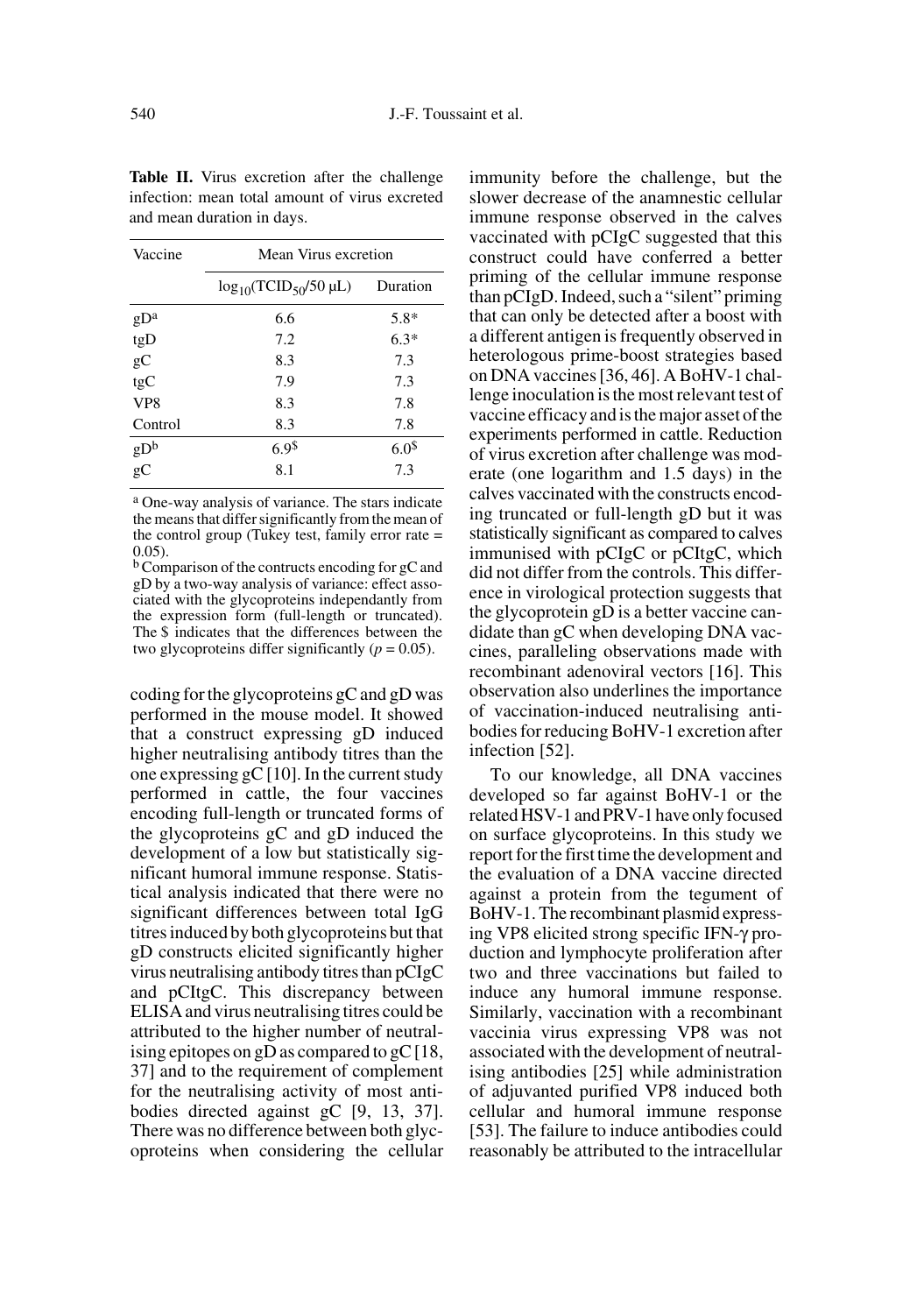localisation of VP8 expressed by transfected cells, which accumulates in the nucleus and is therefore not accessible extracellularly. Despite their high BoHV-1 specific IFN-γ production and lymphocyte proliferation, the calves vaccinated three times with the pCDNA3.1VP8 showed no reduction of virus excretion as compared to the controls. This discrepancy between the cellular immune response and the virological protection after challenge contrasts with the results of studies performed with conventional vaccines [20, 57] but is in agreement with observations of BoHV-1 DNA immunisation studies using other viral antigens [33, 34, 43]. The viral target antigens of DNA vaccines are very limited as compared to those encountered in conventional vaccines and the protective cellular immunity may be restricted to only a few proteins of BoHV-1. Another hypothesis assuming that a humoral immune response has to be associated to cellular immunity to be correlated to protection [43] cannot be discarded.

Another goal of the present study was to compare the immunogenicity of secreted forms of the glycoproteins gC and gD to their native, membrane-anchored counterparts. Previous studies had shown that plasmid DNA encoding a secreted form of the glycoprotein gD elicited higher immune response than the same plasmid vector encoding membrane-anchored gD [27–29, 54]. Two hypotheses, which are not mutually exclusive had been proposed to explain this observation: the highest immunocompetency of the skin for antigens secreted extracellularly [28, 29, 54] and/or the decreased toxicity of secreted gD as compared to full-length gD [47]. To our knowledge, this phenomenon had not been further explained or studied for other antigens of BoHV-1. Here, we first confirmed that the intradermal administration of a construct encoding secreted gD induced significantly higher IgG and virus neutralising titres in cattle than a construct encoding full-length gD but we failed to confirm that truncated gD also elicited enhanced cellular immunity [54]. Although the deletion of the transmembranous anchor of gC also induced secretion of the truncated protein, it had a slight adverse effect on both IgG and virus neutralising titres. Moreover the anamnestic cellular immune response was higher in the calves vaccinated with pCIgC than in those immunised with pCItgC, suggesting that the priming could have been less efficient in the calves vaccinated with pCItgC. We therefore concluded that the enhanced immunogenicity associated with secretion of the glycoprotein gD could not be extended to the glycoprotein gC. This suggests that the adjuvant effect associated with secretion of gD could be restricted to this protein instead of being a common property of BoHV-1 glycoproteins.

In the past, we conducted extensive experiments on conventional attenuated and inactivated marker vaccines [20, 49]. By successively combining an attenuated and an inactivated preparation in a single immunisation protocol, we notably enhanced the efficacy of vaccination strategies against IBR. In the present study, we describe the characterisation and the evaluation of several DNA vaccines in cattle in similar conditions. Although these DNA vaccines conferred an immune response comparable to that described by other groups [17, 54], they induced weaker immune response and virological protection than the best protocol developed previously with conventional marker vaccine [20]. Therefore, a further experiment will aim at optimising some of the parameters known to modulate the efficacy of DNA vaccines such as the adjuvancy of immunostimulatory CpG motifs in the plasmid backbone [43]. Since the construct encoding truncated gD was associated with a high humoral immune response while pCDNA3.1VP8 induced a high cellular immune response an additional experiment will also test the efficacy of a vaccine simultaneously combining both constructs. The DNA vaccines reported here efficiently primed the humoral (gC and gD) or cellular (VP8) arms of the immune response of cattle as indicated by the high anamnestic immune response observed after challenge.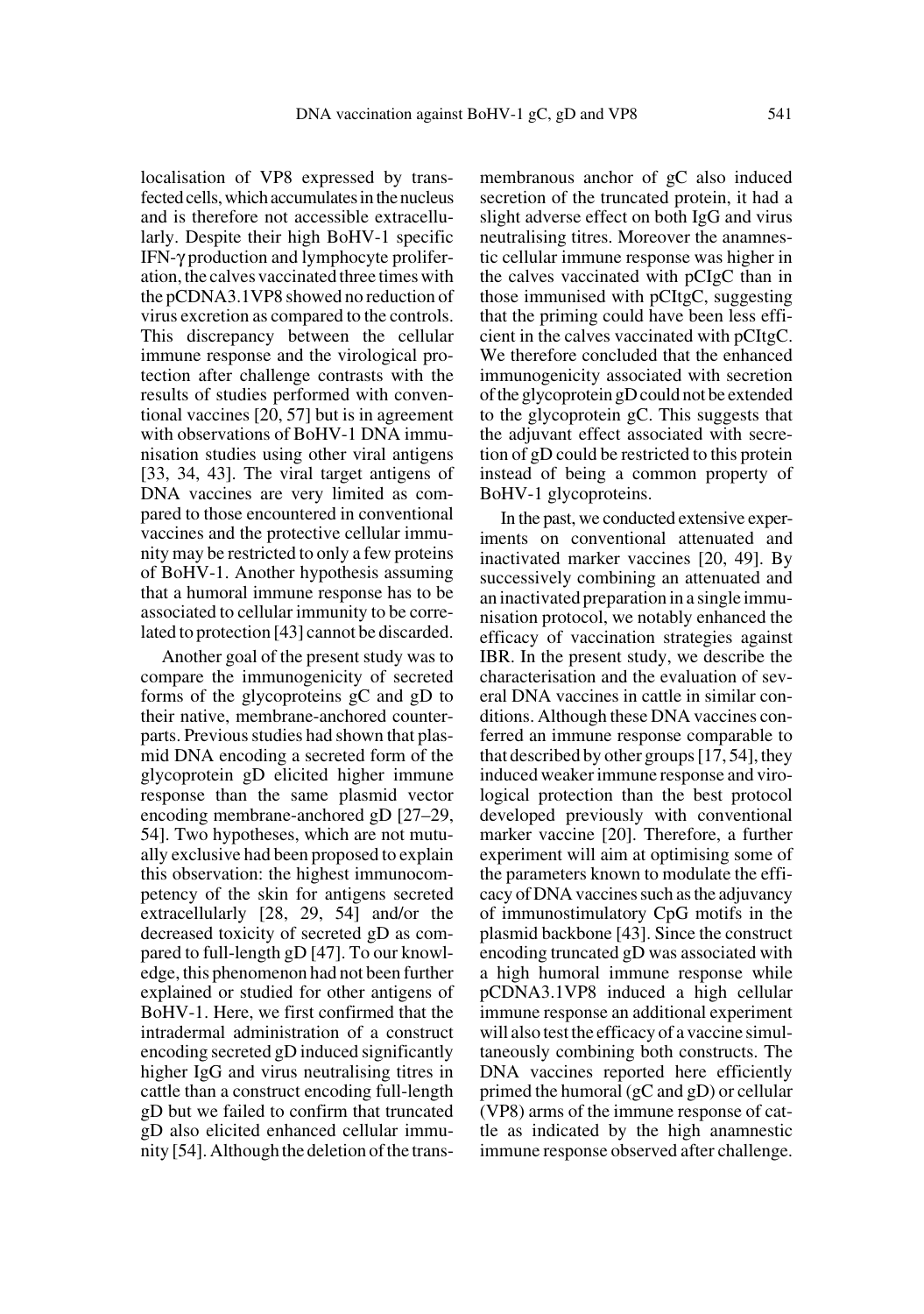Since DNA vaccines are associated with many advantages that render them very attractive for performing priming [2], further studies will also be performed to determine whether the DNA vaccines reported here could be used for developing prime-boost strategies that could bring additional assets to vaccination against IBR.

#### **ACKNOWLEDGMENTS**

This study was supported by the Federal Public Service Health, Food chain safety and environment (Brussels, Belgium). L. Gillet and A. Vanderplasschen are Research Fellow and Senior Research Associate respectively of the "Fonds National Belge de la Recherche Scientifique" (FNRS). The authors are grateful to Drs J. Gofroid, B. Couvreur, and K. De Clerq for critical reading of the manuscript and L. Rosar, D. Paquet and A. van Renterghem for skilful technical assistance. We also would like to thank all the staff of the experimental farm of the VAR in Machelen for taking care of the animals.

# **REFERENCES**

- [1] Ayers V.K., Riegel C.A., Carman J., Collins J.K., Epitope specificity of the bovine antibody response to the gIII glycoprotein of bovine herpesvirus type 1, Viral Immunol. 2 (1989) 79–88.
- [2] Babiuk L.A., van Drunen Littel-van den Hurk S., Babiuk S.L., immunisation of animals: from DNA to the dinner plate, Vet. Immunol. Immunopathol. 72 (1999) 189–202.
- [3] Babiuk L.A., Pontarollo R., Babiuk S., Loehr B., van Drunen Littel-van den Hurk S., Induction of immune responses by DNA vaccines in large animals, Vaccine 21 (2003) 649–658.
- [4] Braun R., Babiuk A.L., van Drunen Littel-van den Hurk S., Enhanced Immune response to an intradermally delivered DNA vaccine expressing a secreted form of BHV-1 gD, Vaccine Res. 6 (1997) 151–164.
- [5] Braun R., Babiuk L.A., van Drunen Littel-van den Hurk S., Compatibility of plasmids expressing different antigens in a single DNA vaccine formulation, J. Gen. Virol. 79 (1998) 2965–2970.
- [6] Braun R.P., Babiuk L.A., Loehr B.I., van Drunen Littel-van den Hurk S., Particle-mediated DNA immunisation of cattle confers

long-lasting immunity against bovine herpesvirus-1, Virology 265 (1999) 46–56.

- [7] Carpenter D.E., Misra V., The most abundant protein in bovine herpes 1 virions is a homologue of herpes simplex virus type 1 UL47, J. Gen. Virol. 72 (1991) 3077–3084.
- [8] Chase C.C., Letchworth G.J., Bovine herpesvirus 1 gIV-expressing cells resist virus penetration, J. Gen. Virol. 75 (1994) 177–181.
- [9] Chowdhury S.I., Fine mapping of bovine herpesvirus 1 (BHV-1) glycoprotein C neutralising epitopes by type-specific monoclonal antibodies and synthetic peptides, Vet. Microbiol. 58 (1997) 309–314.
- [10] Cox G.J., Zamb T.J., Babiuk L.A., Bovine herpesvirus 1: immune responses in mice and cattle injected with plasmid DNA, J. Virol. 67 (1993) 5664–5667.
- [11] Denis M., Slaoui M., Keil G., Babiuk L.A., Ernst E., Pastoret P.P., Thiry E., Identification of different target glycoproteins for bovine herpes virus type 1-specific cytotoxic T lymphocytes depending on the method of in vitro stimulation, Immunology 78 (1993) 7–13.
- [12] Donnelly M., Elliott G., Nuclear localisation and shuttling of herpes simplex virus tegument protein VP13/14, J. Virol. 75 (2001) 2566–2574.
- [13] Dubuisson J., Israel B.A., Letchworth G.J., Mechanisms of bovine herpesvirus type 1 neutralization by monoclonal antibodies to glycoproteins gI, gIII and gIV, J. Gen. Virol. 73 (1992) 2031–2039.
- [14] Fehler F., Herrmann J.M., Saalmuller A., Mettenleiter T.C., Keil G.M., Glycoprotein IV of bovine herpesvirus 1-expressing cell line complements and rescues a conditionally lethal viral mutant, J. Virol. 66 (1992) 831– 839.
- [15] Godfroid J., Czaplicki G., Kerkhofs P., Weynants V., Wellemans G., Thiry E., Letesson J.J., Assessment of the cell-mediated immunity in cattle infection after bovine herpesvirus 4 infection, using an in vitro antigen-specific interferon-gamma assay, Vet. Microbiol. 53 (1996) 133–141.
- [16] Gogev S., Vanderheijden N., Lemaire M., Schynts F., D'Offay J., Deprez I., Adam M., Eloit M., Thiry E., Induction of protective immunity to bovine herpesvirus type 1 in cattle by intranasal administration of replicationdefective human adenovirus type 5 expressing glycoprotein gC or gD, Vaccine 20 (2002) 1451–1465.
- [17] Gupta P.K., Saini M., Gupta L.K., Rao V.D., Bandyopadhyay S.K., Butchaiah G., Garg G.K.,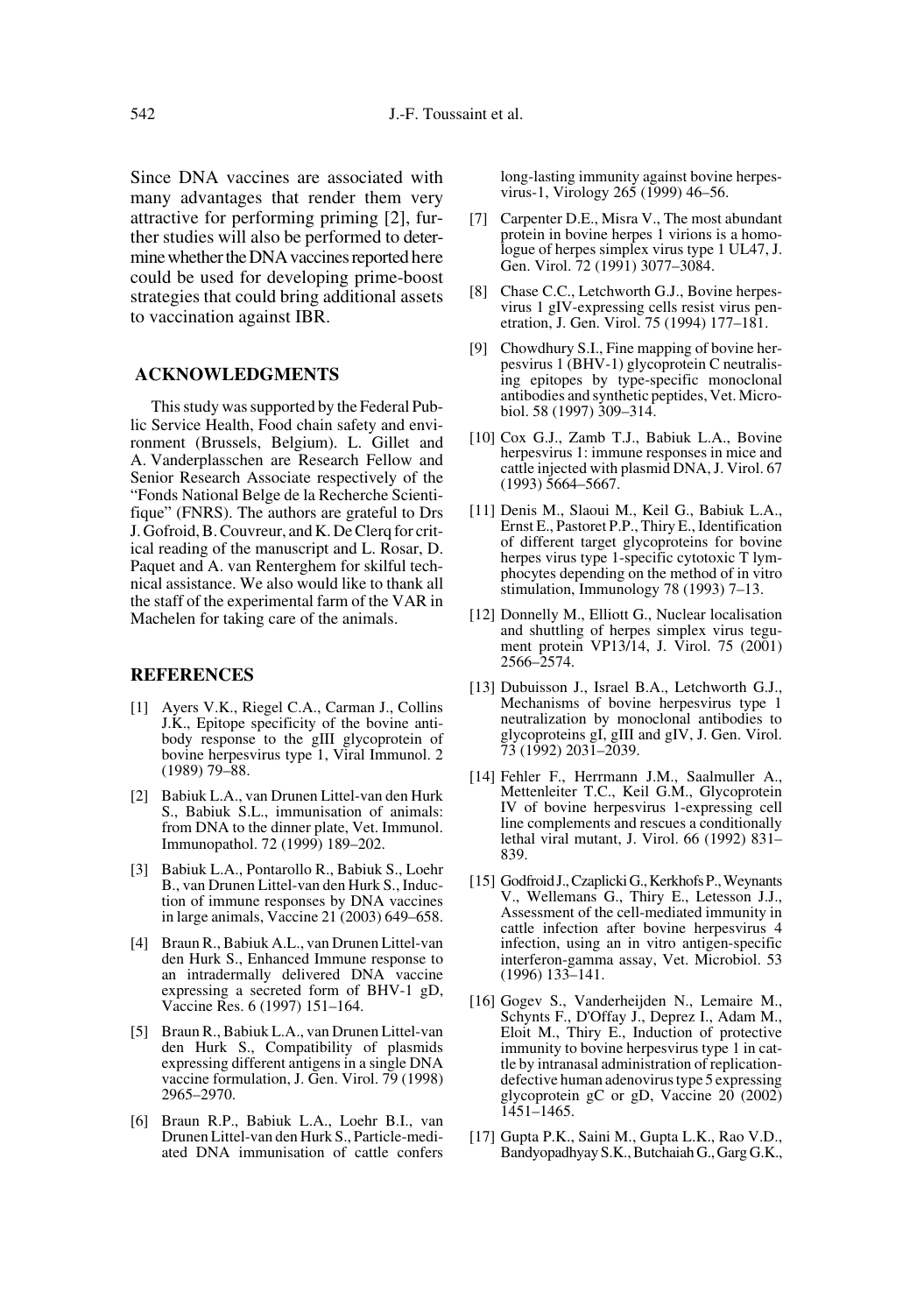Garg S.K., Induction of immune responses in cattle with a DNA vaccine encoding glycoprotein C of bovine herpesvirus-1, Vet. Microbiol. 78 (2001) 293–305.

- [18] Hughes G., Babiuk L.A., van Drunen Littelvan den Hurk S., Functional and topographical analyses of epitopes on bovine herpesvirus type 1 glycoprotein IV, Arch. Virol. 103  $(1988)$  47–60.
- [19] Hutchings D.L., van Drunen Littel-van den Hurk S., Babiuk L.A., Lymphocyte proliferative responses to separated bovine herpesvirus 1 proteins in immune cattle, J. Virol. 64 (1990) 5114–5122.
- [20] Kerkhofs P., Renjifo X., Toussaint J.F., Letellier C., Vanopdenbosch E., Wellemans G., Enhancement of the immune response and virological protection of calves against bovine herpesvirus type 1 with an inactivated gEdeleted vaccine, Vet. Rec. 152 (2003) 681– 686.
- [21] Kozak M., At least six nucleotides preceding the AUG initiator codon enhance translation in mammalian cells, J. Mol. Biol. 196 (1987) 947–950.
- [22] Kozak M., Structural features in eukaryotic mRNAs that modulate the initiation of translation, J. Biol. Chem. 266 (1991) 19867– 19870.
- [23] Kramps J.A., Magdalena J., Quak J., Weerdmeester K., Kaashoek M.J., Maris-Veldhuis M.A., Rijsewijk F.A., Keil G., van Oirschot J.T., A simple, specific, and highly sensitive blocking enzyme-linked immunosorbent assay for detection of antibodies to bovine herpesvirus 1, J. Clin. Microbiol. 32 (1994) 2175–2181.
- [24] Kramps J.A., Perrin B., Edwards S., van Oirschot J.T., A European inter-laboratory trial to evaluate the reliability of serological diagnosis of bovine herpesvirus 1 infections, Vet. Microbiol. 53 (1996) 153–161.
- [25] LaBoissiere S., Trudel M., Simard C., The bovine herpesvirus type 1 major tegument protein VP8 expressed in recombinant vaccinia virus does not induce significant immunity in mice, Virus Res. 40 (1996) 191–198.
- [26] Leary T.P., Splitter G.A., Recombinant herpesviral proteins produced by cell-free translation provide a novel approach for the mapping of T lymphocyte epitopes, J. Immunol. 145 (1990) 718–723.
- [27] Lewis P.J., Cox G.J., van Drunen Littel-van den Hurk S., Babiuk L.A., Polynucleotide vaccines in animals: enhancing and modulating responses, Vaccine 15 (1997) 861–864.
- [28] Lewis P.J., van Drunen Littel-van den Hurk S., Babiuk L.A., Altering the cellular location

of an antigen expressed by a DNA-based vaccine modulates the immune response, J. Virol. 73 (1999) 10214–10223.

- [29] Lewis P.J., van Drunen Littel-van den Hurk S., Babiuk L.A., Induction of immune responses to bovine herpesvirus type 1 gD in passively immune mice after immunisation with a DNA-based vaccine, J. Gen. Virol. 80 (1999) 2829–2837.
- [30] Liang X., Babiuk L.A., Zamb T.J., An in vivo study of a glycoprotein gIII-negative bovine herpesvirus 1 (BHV-1) mutant expressing beta-galactosidase: evaluation of the role of gIII in virus infectivity and its use as a vector for mucosal immunisation, Virology 189 (1992) 629–639.
- [31] Liang X., Babiuk L.A., Zamb T.J., Mapping of heparin-binding structures on bovine herpesvirus 1 and pseudorabies virus gIII glycoproteins, Virology 194 (1993) 233–243.
- [32] Liang X.P., Babiuk L.A., van Drunen Littelvan den Hurk S., Fitzpatrick D.R., Zamb T.J., Bovine herpesvirus 1 attachment to permissive cells is mediated by its major glycoproteins gI, gIII, and gIV, J. Virol.  $\overline{65}$  (1991) 1124–1132.
- [33] Loehr B.I., Willson P., Babiuk L.A., van Drunen Littel-van den Hurk S., Gene gunmediated DNA immunisation primes development of mucosal immunity against bovine herpesvirus 1 in cattle, J. Virol. 74 (2000) 6077–6086.
- [34] Loehr B.I., Pontarollo R., Rankin R., Latimer L., Willson P., Babiuk L.A., van Drunen Littelvan den Hurk S., Priming by DNA immunisation augments T-cell responses induced by modified live bovine herpesvirus vaccine, J. Gen. Virol. 82 (2001) 3035–3043.
- [35] Loehr B.I., Rankin R., Pontarollo R., King T., Willson P., Babiuk L.A., van Drunen Littelvan den Hurk S., Suppository-mediated DNA immunisation induces mucosal immunity against bovine herpesvirus-1 in cattle, Virology 289 (2001) 327–333.
- [36] Lopez A.M., Hines M.T., Palmer G.H., Knowles D.P., Alperin D.C., Hines S.A., Analysis of anamnestic immune response in adult horses and priming in neonates induced by a DNA vaccine expressing the *vapA* gene of *Rhodococcus equi*, Vaccine 21 (2003) 3815–3825.
- [37] Marshall R.L., Rodriguez L.L., Letchworth G.J., characterisation of envelope proteins of infectious bovine rhinotracheitis virus (bovine herpesvirus 1) by biochemical and immunological methods, J. Virol. 57 (1986) 745–753.
- [38] Okazaki K., Matsuzaki T., Sugahara Y., Okada J., Hasebe M., Iwamura Y., Ohnishi M., Kanno T., Shimizu M., Honda E., BHV-1